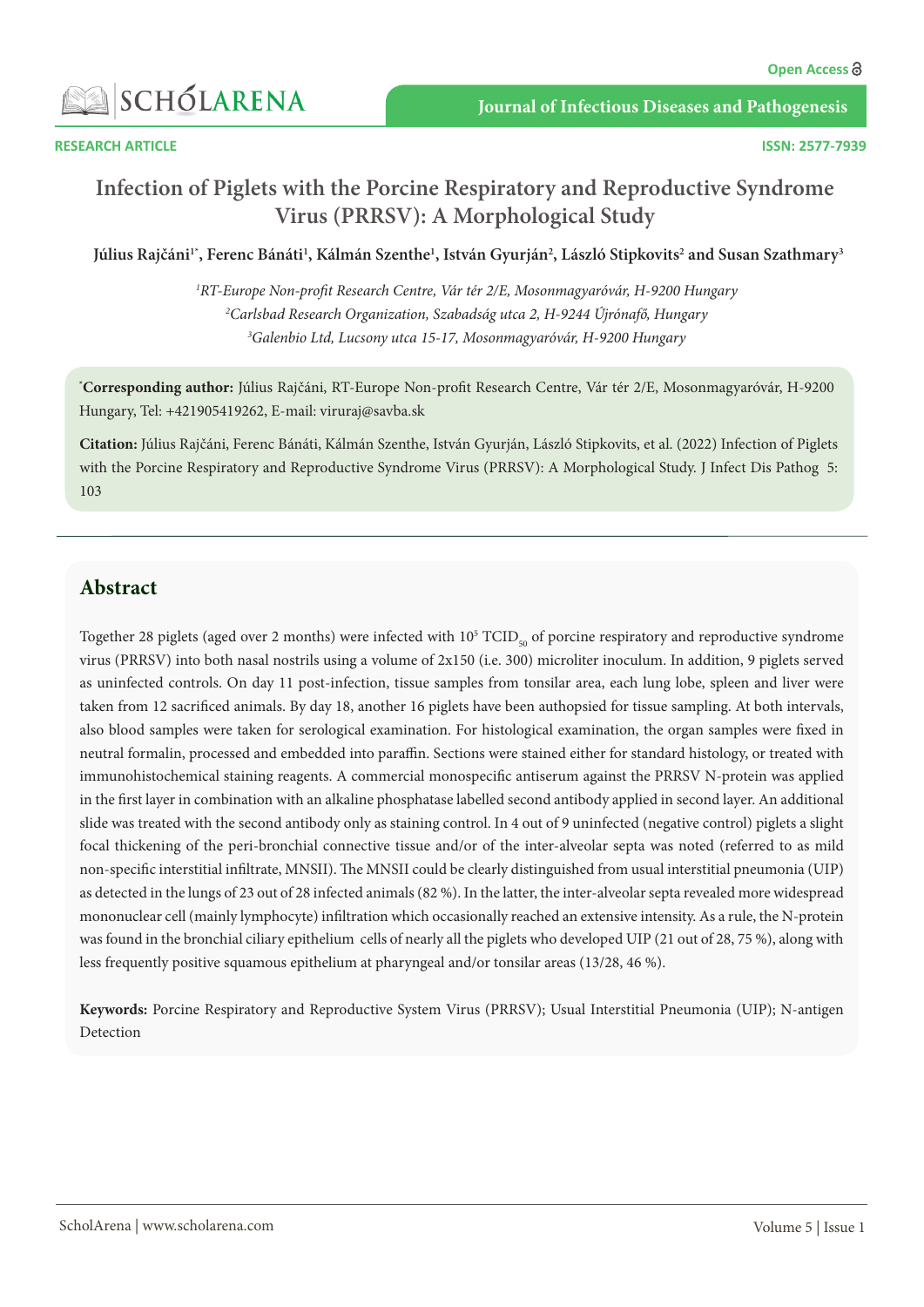The porcine respiratory and reproduction syndrome virus (PRRSV) forms small, enveloped particles (50-65 nm in diameter) harboring a relatively long (approximately 15 kb in size) single strand RNA genome [2]. The viral RNA (vRNA) is a positive-sense molecule with a terminal cap at 5´-end and a poly-A repeat at 3´-end [3]. In the course of virus replication, the vRNA is copied as whole, via a full length negative-strand RNA intermediate. The vRNA sequence has 2 (two) long open reading frames (called OR-F1a and ORF1b), which together comprise about 75% of the total sequence [4]. This portion of the genome specifies 14 non-structural proteins (nsps) which are formed by cleavage of the both translated polyproteins. Of special importance are, for example, two non-structural proteins (nsp9 and nsp12), which function as vRNA replicase, also termed RNA-dependent RNA polymerase (RdRp) [5]. The rest of the genome encodes 7 structural proteins, out of which 5 are glycoproteins (designated GP2a/Gp2, GP2b/E, GP3, GP4 and GP5) along with the M (membrane) protein and the N nucleoprotein [6].

Regarding to the structure of vRNA, the PRRSV has been classified as a member of family *Arteriviridae* (order *Nidovirales*), along with the equine arteriitis virus and the lactate dehydrogenase elevating virus of mice [7]. In the course of vRNA replication, a total length (genomic) minus strand is generated, which serves as template for the synthesis of new vRNA molecules. During viral mRNA synthesis, the negative sense RNA sequence is being formed first; then a set of positive sense nested subgenomic (sg) RNA molecules is transcribed. Finally, a full set of minus sense subgenomic (sg) RNAs is formed, which becomes a template for the synthesis of functional positive sense sg mRNAs [7]. Both strands are complementary to each other; the coterminal 3'-ends are equipped with a common leader sequence at their 5´-ends [8, 9]. The viral genome reveals several (but at least two) conserved transcription regulatory sequences (TRS), which are located either in the front of ORF1a (encoding the structural protein GP2a) or ORF2a (encoding the envelope glycoprotein Gp2b/E).

The classical PRRSV strains which were isolated in the US (VR2332) and/or in Europe (Lelystadt) differ at both, by serological as well as genome examinations [10]. Experimental infection with the PRRSV isolates can be lethal in newborn and/or 3-week-old piglets. A key event of infection process is the involvement of porcine alveolar macrophages, which are the most important virus target mediating virus spread [11]. To date, at least two macrophage surface molecules are known as entry mediators: the siglec sialoadhesin and a scavenger receptor CD163 [12]. The PRRSV induced pneumonia is characterized by thickening of inter-alveolar septa due to infiltration with macrophages and by the presence of occasional inflammation and cell debris within the alveoli itself [13]. Also alveolar pneumocytes of type II may be found PRRSV antigen positive along with the hyperplasia of peribronchial lymphatic tissue [14]. The severity of lung lesions may vary from relatively mild to quite extensive. The viral genotypes can differ in their pathogenicity, namely the Type 2 North American PRRSV induces more severe respiratory disease than type 1 European virus. Nevertheless, mild thickening of interalveolar septi with focal thickening of inter-alveolar septa in combination with slight infiltration of peri-bronchial connective tissue (referred to as mild non-specific interstitial infiltrate, MNSII), was occasionally seen in a proportion of non-infected control piglets can be mistaken and interpreted as unrelated to PRRSV infection [15]. In this paper we describe the correlation of the lung lesions as seen at histological examination in comparision to the immunohistochemical detection of viral nucleocapsid (N)-protein along with the results of serological tests for given N-protein antibodies. Detection of the N-protein has been chosen, since it is the most abundant structural protein of the virion [16]. Though the corresponding antibody does not neutralise the virus, it is highly immunogenic. Therefore, the detection of N-antibody is a regular part of routine diagnostic assays. We have decided to elaborate a simple N-antibody detection technic in a piglet model. To be sure that the antibodies tested have been produced in correctly infected animals, we decided analyse the virus distribution in them.

#### **Materials and Methods**

*Virus.* A North-American strain was cultured on the MARC-145 cell line; its titer end point ( $TCID<sub>50</sub>$ ) was evaluated using a 96-well plate as described by Zhao et al. (2014)[17] and/or Ramakrishnan (2016) [18].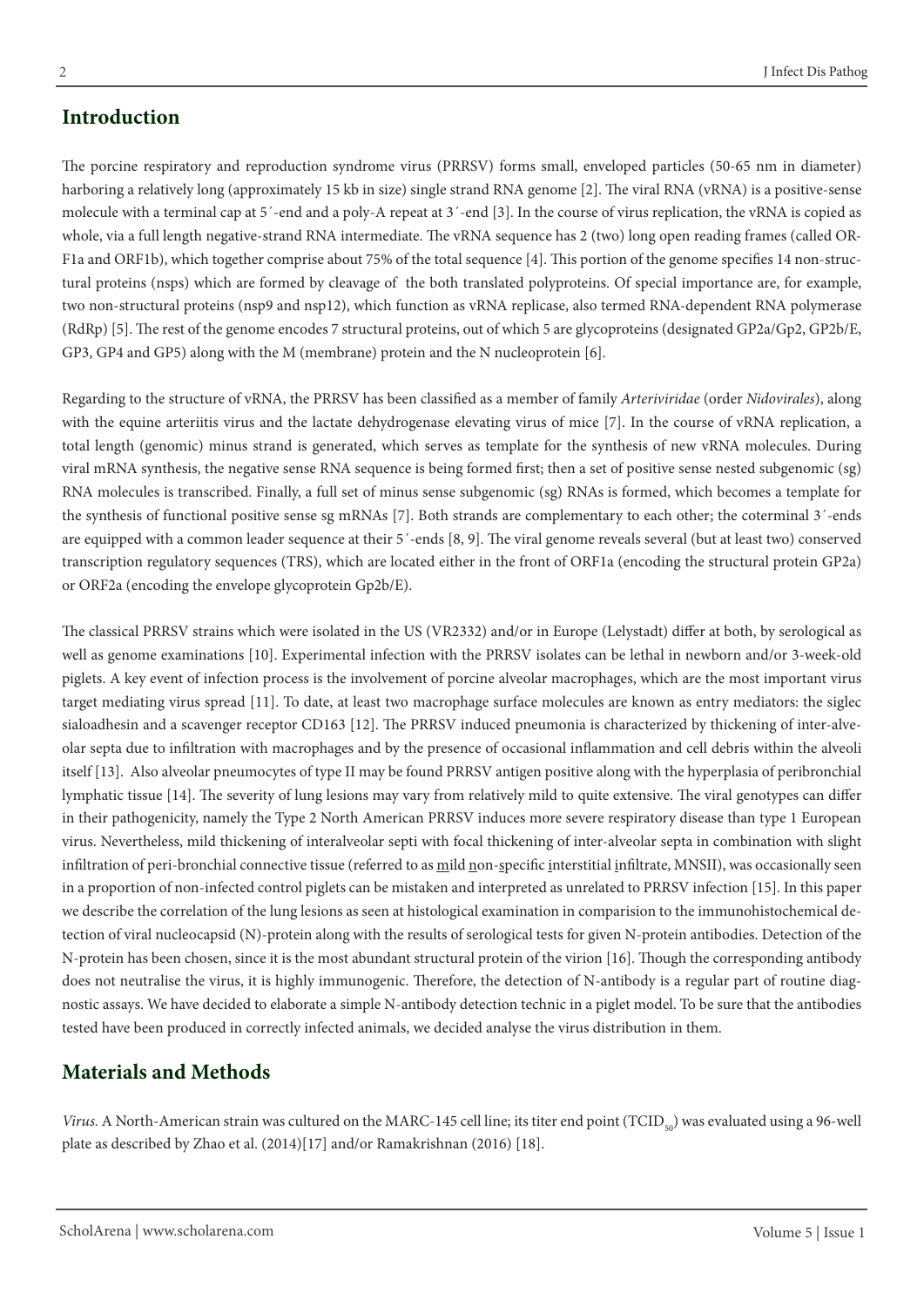*Animals*. The piglets used were coming from a regular Hungarian breed; they were removed from their sows aa soon as manual feedd ing has become possible. Out of a total of 37 pigs, 28 animals were inoculated into both nostrils with  $10^5$  TCID  $_{50}$  of above mentioned US (VR2332) strain administered in a volume of 300µl culture supernatant. The nine (9) control animals were inoculated with a virus free culture medium and then kept under careful isolation conditions to avoid any contact with the infected ones.

*Specimen sampling and histological examination*. At given intervals post-infection, the animals were succumbed. Blood was drawn to obtain serum, whole the tissue samples (coming from each lung lobe, from both tonsils including adjacent paryngeal area, from spleen and liver) were removed and immediately immersed into 10% neutral formalin for 24hr. Fixed tissue samples were rinsed in phosphate buffer, dehydrated in a series of corresponding reagents and embeded into paraffin as described Szeredi et al. (2006)[19] and/or Stipkovits et al. (2012) [20]. Next, the sections were stained either by classical hematoxylin and eosin (HE) and/or treated by immunohistochemical reagents, namely a commercial anti-PRRSV antibody to N protein (a mixture. of. SDOW-17 and SR-30) in the first layer. It has been purchased from 4rtilab and mixed for use in an equal 1:1 ratio.

*ELISA titer meassurements.* The specific antibody levels (serum class IgG) against the N-antigen of PRRSV were determined using the INgezim PRRS 2.0 ELISA kit (purchased from Eurofins) strictly following the procedure recommended by the manufacturer.

*Saliva collection*. The pooled oral fluid was collected from each animal separately using the Civtest suis oral fluid rope IDEXX. Obtained saliva samples we examined for the presence of class IgA specific antibody to the N-antigen of PRRSV. The antibody test was performed with the Oral Fluids (IDEXX PRRS OF) kit as recommended in the manufacturer' s manual.

#### **Results**

As documented in Figure 1A the interalveolar septi in normal lung tissue are very thin in order to ensure the diffusion of oxygen into blood capillaries, where the erythrocytes circulate. Occasionally, a few mononuclear cells (mainly lymphocytes) might be seen in the peribronchial connective tissue. Surprisingly, in 4 out of 9 uninfected (control) piglets, a slight focal thickening of interalveolar septi was noted along with the accumulation of relatively few interstitial infiltrate consisting of mononuclear cells, mainly lymphocytes (Fig. 1B). As expected, staining for the N-antigen of PRRSV in the control lung tissue was negative by all control animals, including the above mentioned areas where the above mentioned mild interstitial infiltrate (MNSII) has been seen. Such MNSII (Figure 2A) has been also found in a few infected piglets (5 out of 28, i.e. in 18%), in which the N-protein was detected (Table 1).



Figure 1: Histological picture of the lung tissue in uninfected (control) piglets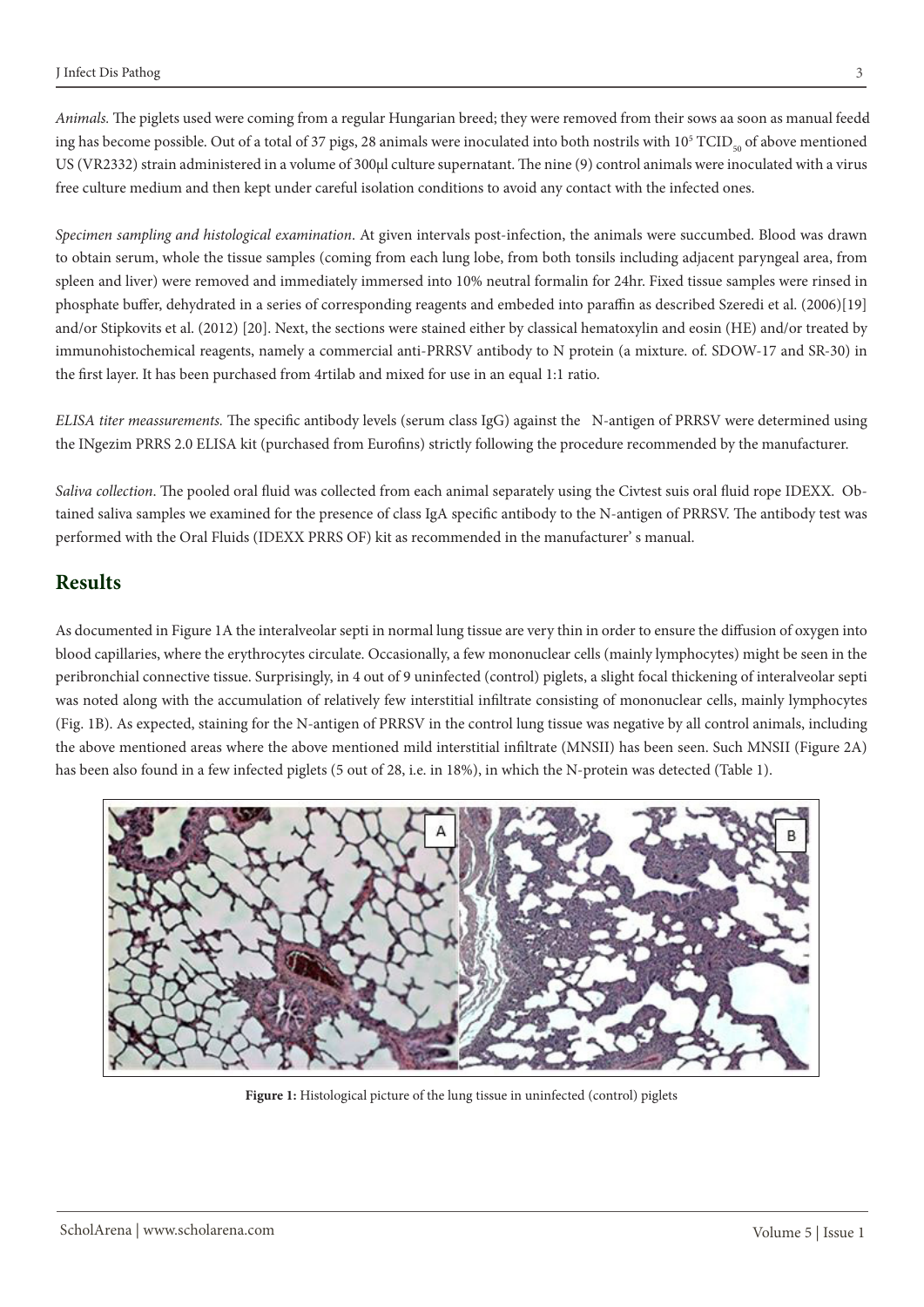1A. In the left (piglet no. 5). The normal lung structure at low power view shows thin interalveolar septa devoid of infiltrate; in the peribronchial (and/or perivascular) connective tissue a few mononuclear cells (mainly lymphocytes) can be seen

1B. In the right (piglet no. 2). Unlike to 1A, this Figure shows areas of thickened interalveolar septa due to the accumulation of mononuclear cells (mainly of lymphocytes). Such focal mild non-specific interstitial infiltrate (MNSII) was found in the lungs of 5 out of 9 uninfected controls (Table 1)

| Animal     | <b>PRRSV</b> | <b>Results</b>                                                                          |  |  |
|------------|--------------|-----------------------------------------------------------------------------------------|--|--|
| Uninfected | None         | MNSII <sup>*</sup> in the lungs (4/9), no N-antigen seen neither in bronchi (0/9) nor   |  |  |
|            |              | in tonsils $(0/9)$                                                                      |  |  |
| Infected   | <b>Yes</b>   | In the lungs the prevalence of UIP <sup>**</sup> (23/28), less frequently MNSII (5/28); |  |  |
|            |              | the N-antigen was seen in bronchial epithelium (21/28) and/or alveolar                  |  |  |
|            |              | wall (5/28). Outside of lungs, the N-antigen was detected in tonsillar epi-             |  |  |
|            |              | thelium $(13/28)$ , spleen $(3/28)$ and salivary gland $(1/28)$ .                       |  |  |

\*mild non-specific interstitial infiltrate (in the peribronchial area and/or interalveolar septa)

\*\* severe interstitial infiltrate corresponding to the diagnosis of "Usual Interstitial Pneumonia" (for details see "The respiratory system", pp. 556-617, in: E. Rubin, Farber J.L.[eds], Pathology 2nd ed., Lippincott Company, Philadelphia, 1994)

**Table 1:** Survey of histological lesions and the N-antigen presence in infected piglets

As expected, the lung tissue in the majority of infected animals (23 out of 28) revealed the typical picture of usual interstitial pneumonia (UIP). In UIP cases, the originally thin interalveolar septi in the lung became thickened, both due to proliferation of connective tissue and because of the accumulated mononuclear cell infiltratate. In addition, the alveolar capillaries became widened along with occasional focal bleeding, possibly occuring due endothelium cell injury (Figures 2B and 2C). At high power view, there could be recognised that the interstitial infiltrate consists mainly of lymphocytes (Figure 2D). Occasionally (for example in piglet no. 40), the extensive inflammatory infiltration has profoundly altered the original lung structure (Figure 3).



**Figure 2:** Histological findings in the lungs of PRRSV infected piglets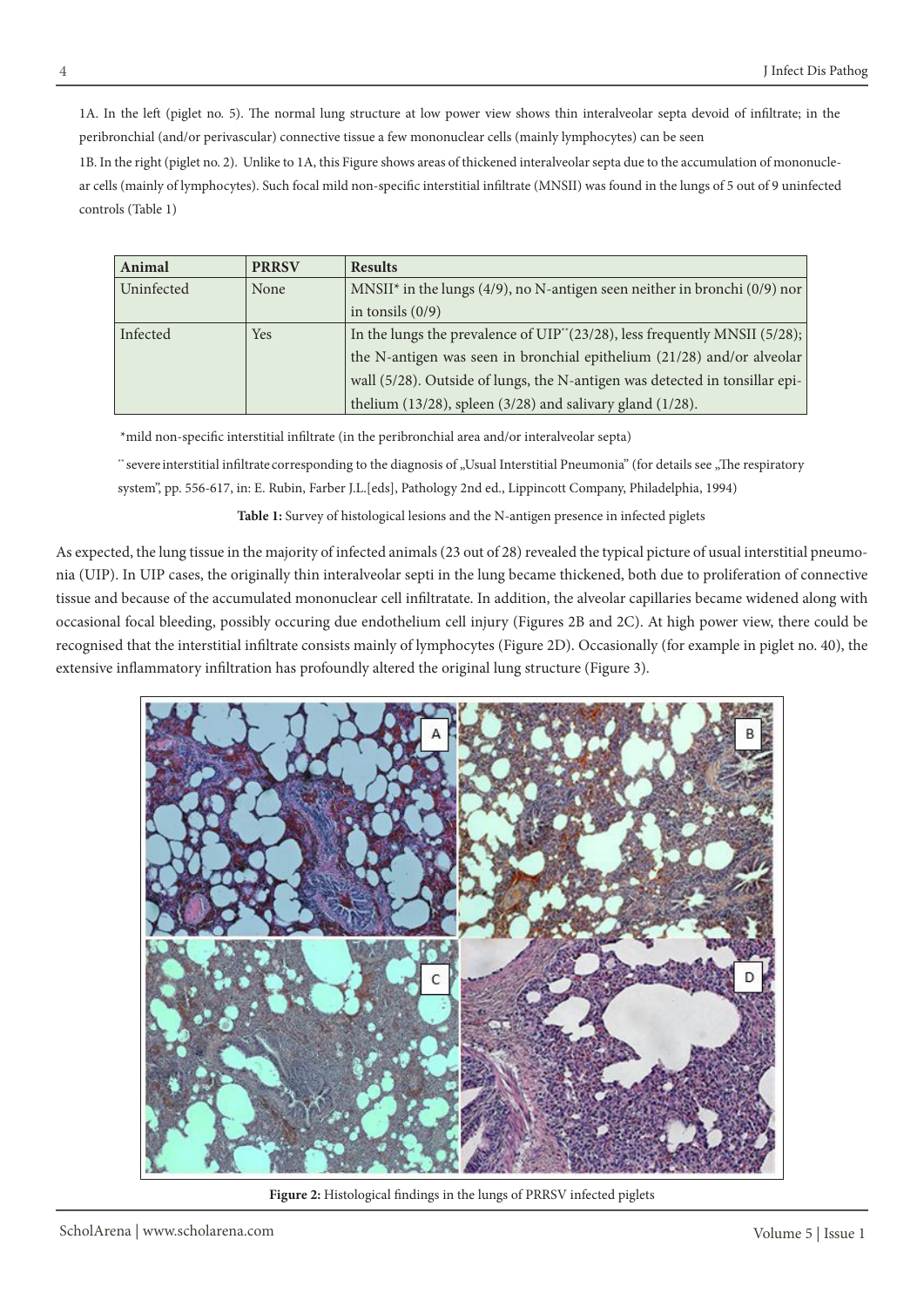2A. In the left above (piglet no. 16). At low power view some areas of the lung tissue even in the infected animal showed rather less extensive thickening of interalveolar septa (infiltration by mononuclear cells referred to as mild non-specific interstitial infiltrate, MNSII); note the dilatation of small vessels (magn x100)

2B. In the right above (piglet no. 16). In contrast to the area shown above, another lung area of the same reveals typical UIP with more widespread thickening of interalveolar septa and their abundant mononuclear cell infiltration (along with hyperemia, i.e. dilatation of capillaries and small blood vessels).

2C. In the left below (piglet no. 25). The lung tissue of an animal who developed typical UIP shows widespread mononuclear infiltration of interalveolar septa and peribronchial connective tissue (a lymphatic follicle like structure can be seen, magn. x100)

2D. In the right below, the same piglet as above (no. 25). The mononuclear infiltrate in the peribronchial area consists mainly of lymphocytes along causes thickening of interalveolar septa (magn. x240)



**Figure 3:** Extensive interstitial pneumonia in PRRSV infection

Lungs of the piglet no. 40 show severe interstial pneumonitis: the infiltration of interalveolar septa by mononuclear cells (mainly lymphocytes) is widespread so that the original lung structure can be hardly seen. In addition, the abundant hyperemia along with extensive proliferation of connective tissue is clearly visible (magn. 220x)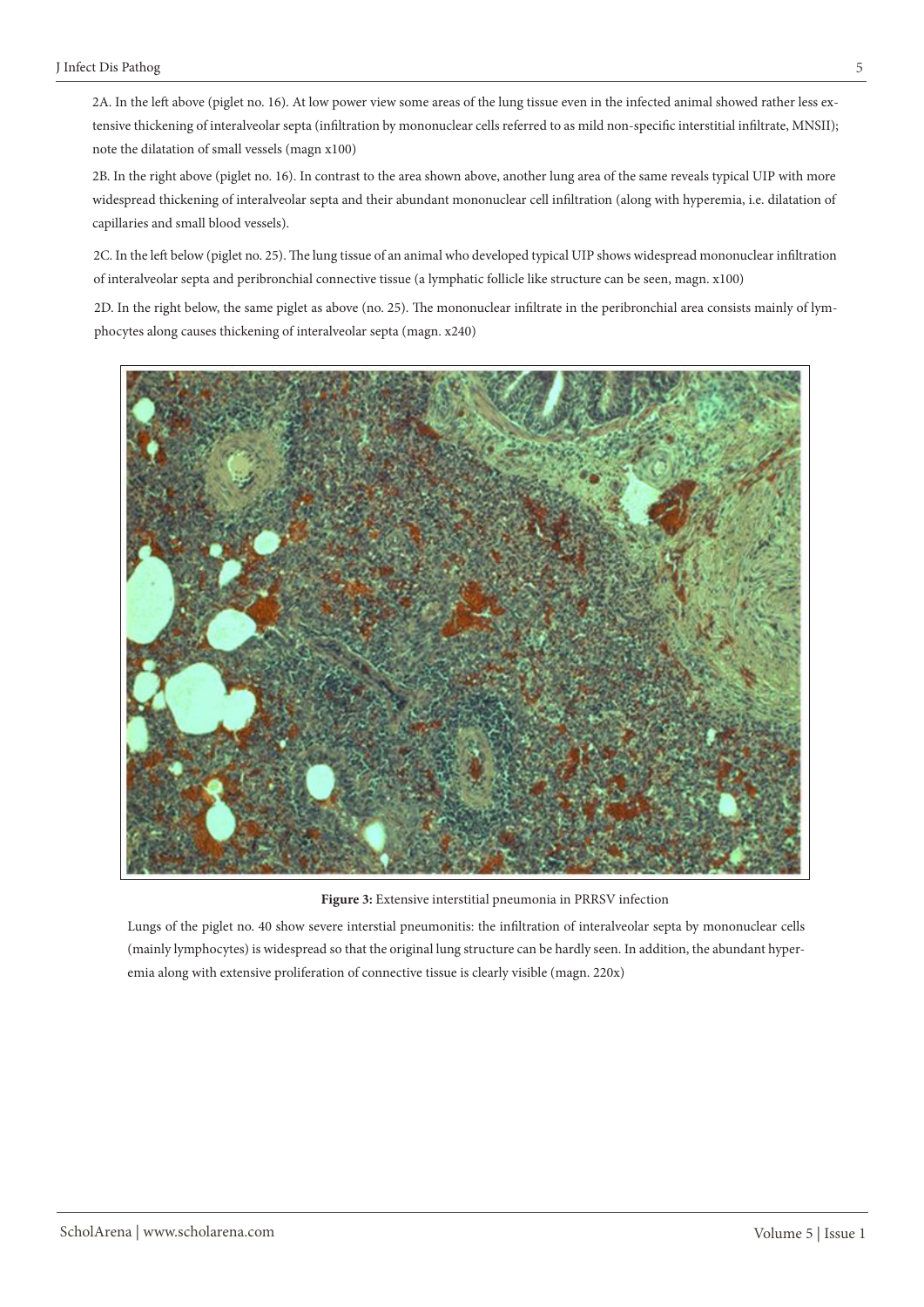Staining with anti-N antibody showed the presence of PRRSV antigen predominantly in the columnar ciliary epithelium lining the bronchial tree (Figure 4A). At examining such areas in detail, we demonstrated presence of viral antigen in the cytoplasm of epithelium cells of the small acinary mucous glands located below the bronchial ciliary epithelium lining, thus in the wall of bronchial tree formed by connective tissue (Figure 4B). Flat cells of the alveolar lining were rarely positive, though their type II alveolar cells could occasionally harbor the N-protein. Howthever, this antigen was mainly seen in macrophages moving from the alveolar space across the thickened interalveolar septa in the direction of local lymphatic capillaries and/or to the sinuses of regional lymph nodes (Figure 4C), where virus was finally deposited. Nevertheless, in some piglets the local lymph nodes did not arrest the virus spread, which namely later on might reach the spleen and/or liver via blood stream. In the spleen therefore, the reticulum cells of sinuses were found positive as well; finally, the N-antigen could be occasionally seen also in the lymphatic follicles (Figure 4D).



Figure 4: Staining for N-antigen in the respiratory pathway and spleen

A. In the left above (piglet no. 34). The lungs of infected animals reveal overwhelming positive staining for N-protein, namely in the bronchial epithelium, in parabronchial mucinous glands and occasionally in the flat epithelium cells lining the aveoli (magn. 80x).

B. In the right above (piglet no. 12). The N-protein can be seen in the cytoplasm of ciliary epithelium cells lining the bronchi along with the negative goblet cells (magn. 120x).

C. In the left below (piglet no. 45). The N-protein can be seen in the cytoplasm of cells lining the alveolar wall and in mononuclear phagocytes which infiltrate the interalveolar septi (magn. 400x).

D. In the right below (animal no. 44): the spleen showing lymphatic follicles consisting mainly of lymphocytes positive for the N-protein (magn.x120)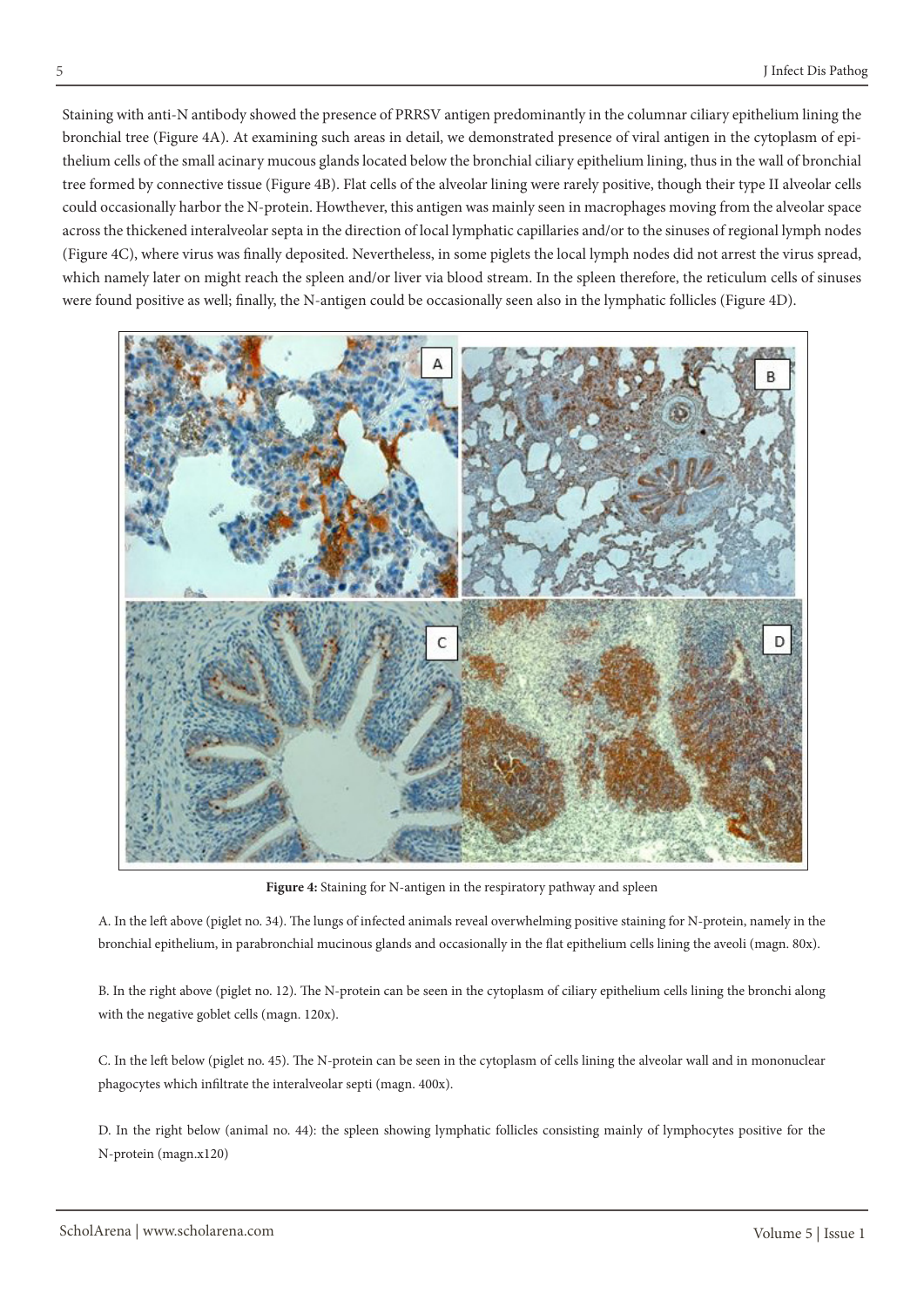Outside of the lung tissue, the N-protein of PRRSV was found in not-hornified squamous epithelium at the pharyngeal area including that covering the tonsils (Figure 5A). Here the virus antigen has occupied deeper layers of the stratified epithelium, namely the still multiplying parabasal cells not excluding those situated in its medium layer. Finally, the virus was also found in the salivary glands. As seen on Fig.5B, the submandibular gland acinar cells could harbor the traced antigen in their cytoplasm. Nevertheless, while the tonsilar and/or pharyngeal epithelium were relatively frequently involved, in salivary gland acinar cells the virus antigen was present relatively rarely. Noteworthy, the real incidence of given antigen in salivary glands was difficult to asses, since such tissue has been met just by chance in the sections examined.



**Figure 5:** N-protein in the pharyngeal area of PRRSV infected animals

A. In the left (piglet no. 26). In the tonsilar squamous epithelium, the N-protein is expressed mainly wthin cytoplasm of actively growing cells of the suprabasal and intermedial layers including a few basal epithelium cells (magn. 220x)

B. In the right (pig no. 13). N-protein can be seen in the acini of a submandibular salivary gland as well as in the marginal sinus of adjacent lymph node (magn. 220x).

In comparison with lung lesions by infected animals, the development of antibody response in their serum samples was assessed by enzyme immunoassay (i.e. ELISA as documented on Table 2). The given data show that virus-specific antibodies were relatively rarely detected on day 11 post-infection, but were regularly found on day 18. Such timing may not be unexpected and can be explained by the dvelopment viremia (Figure 6). This has peaked on day 6 post-infection, being absent by day 10. Interestingly enough, on next day (i.e. on day 11), no serum antibodies were detected, probably due to their abundant interaction with the virus particles. However, the specific antibodies were clearly detected at later intervals (i.e. by day 18), when their levels in serum have increased due to continued intensive production.

|                   | <b>Histology</b> |              | ELISA (antibody) |                |
|-------------------|------------------|--------------|------------------|----------------|
| Animal group      | <b>UIP</b>       | <b>MNSII</b> | on day 11        | on day 18      |
| Negative control  | 0/9              | 4/9          | 0/9              | 0/9            |
| Positive infected | 23/28(82%)       | 5/28(18%)    | 2/28(7%)         | $16/16(100\%)$ |

**Table 2:** The comparison of UIP with serological response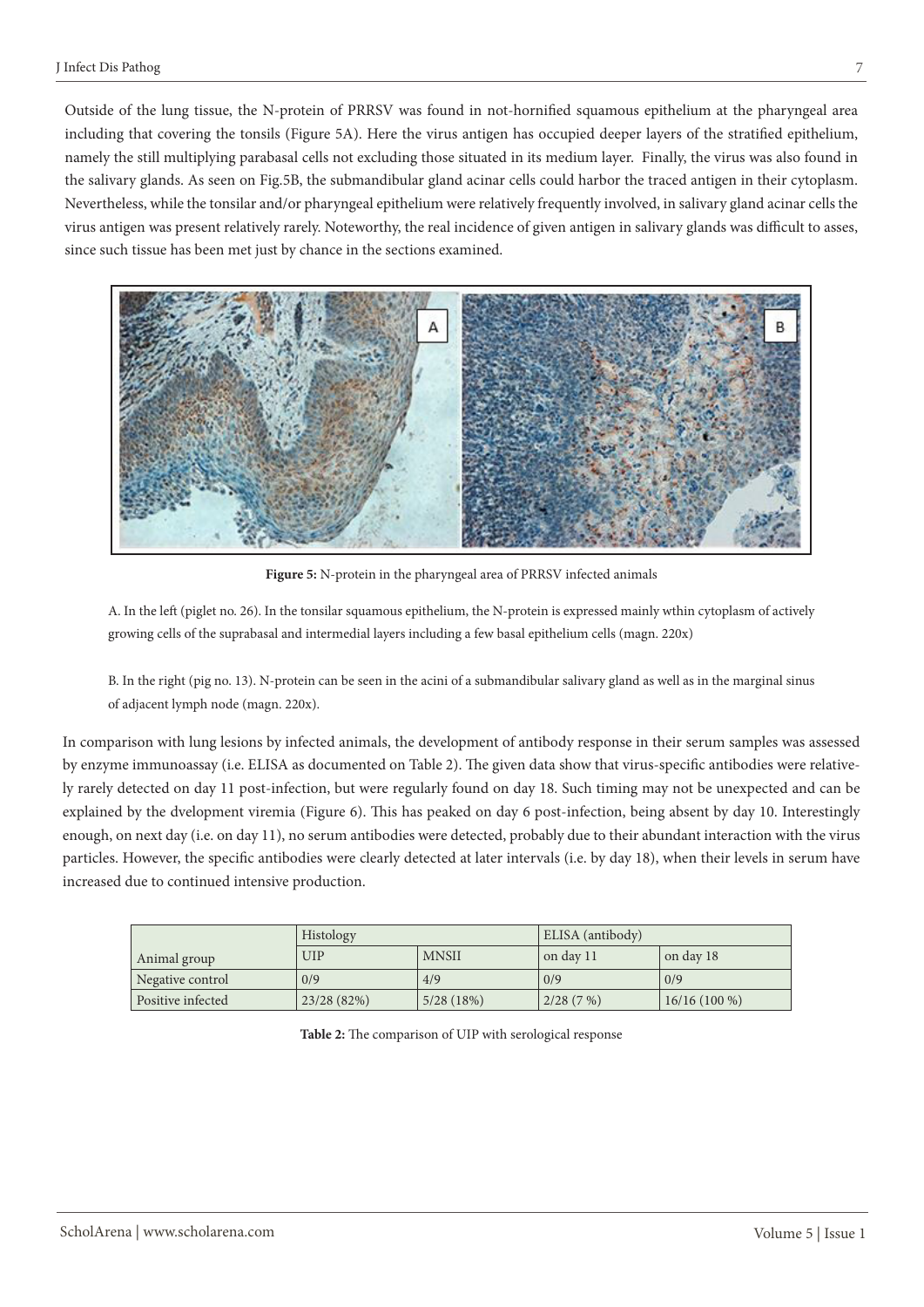

**Figure 6:** Presence of vRNA in the serum of infected pigs (viremia has been detected on days 6 and 8 post-infection)

## **Discussion**

The PRR syndrome in piglets is characterized with high mortality, reproductive failure (late-term abortions and stillbirths, premature farrowing, mummified pigs in pregnant sows) and a severe respiratory disease (interstitial pneumonia). The disease occuring in the nursery and among growing/finishing piglets causes significant economic losses to the swine industry worldwide. The corresponding virus (PRRSV) replicates mainly in the porcine alveolar macrophages (PAMs) and dendritic cells (DCs) [21]. The virus also causes persistent infection eliciting antibody dependent enhancement (ADE) and ocassional immunosuppression. Being a member of the family *Arteriviridae*, it belongs to the order *Nidovirales* together with the *Coronaviridae* and *Roniviridae* families [22]. PRRSV was originally divided into European type 1 and North American type 2 genotypes. Later on, the East European PRRSV isolates have been found to be of the European genotype, but forming different subtypes. A novel virus, namely the Belarusian strain Lena, has been recently characterized as a highly pathogenic East European subtype 3, which differs from European subtype 1 Lelystad and North American US5 strains at genetic as well as antigenic levels [23].

Numerous results suggest that PRRSV may utilize multiple strategies of replication and spread in the infected pigs, including subversion of the host innate immune response, inducing an anti-apoptotic and anti-inflammatory state as well as developing ADE. The PRRSV induced immunosuppression might mediate apoptosis of infected cells, which causes depletion of immune cells and induces an anti-inflammatory cytokine response due to which the host is unable to eradicate the primary infection. The initial antibodies do not confer protection and can even be harmful by mediating an antibody-dependent enhancement (ADE), since they can facilitate the virus entry of into targets cells *in vitro*. To characterize the humoral immune response direct enzyme-linked immunosorbent assays (ELISA) can be used including different mainly recombinant PRRSV antigens. For example, the kinetics of antibody responses directed against nonstructural virus coded proteins (nsp) can be analysed in pigs experimentally exposed to the virus [24]. In such case, high antibody reactivities especially against nsp1, nsp2, and nsp7 were noted. Among the latter, nsp7 recombinant protein based ELISA showed good sensitivity and specificity most suitable for diagnostic development especially for identification and differentiation of type 1 and type 2 PRRSV. Several non-structural proteins (such as nsp1, nsp2, nsp5, nsp7 nsp9, nsp10 and nsp11) have been implicated in the induction of IFN-γ and also in the development of the cell-mediated immune response [25]. On other hand, the induction of neutralizing antibodies (NAs) may be delayed and/or their levels may remain low, which is not only the problem of early diagnostic, but is also of importance regarding effective virus elimination. NAs may protect against disease if present in sufficient quantities before infection, but they do not seem to be essential for clearing virus in blood during the course of the infection. PRRSV is able to modulate innate responses, probably through the regulation of IFN-α and IL-10 responses [26].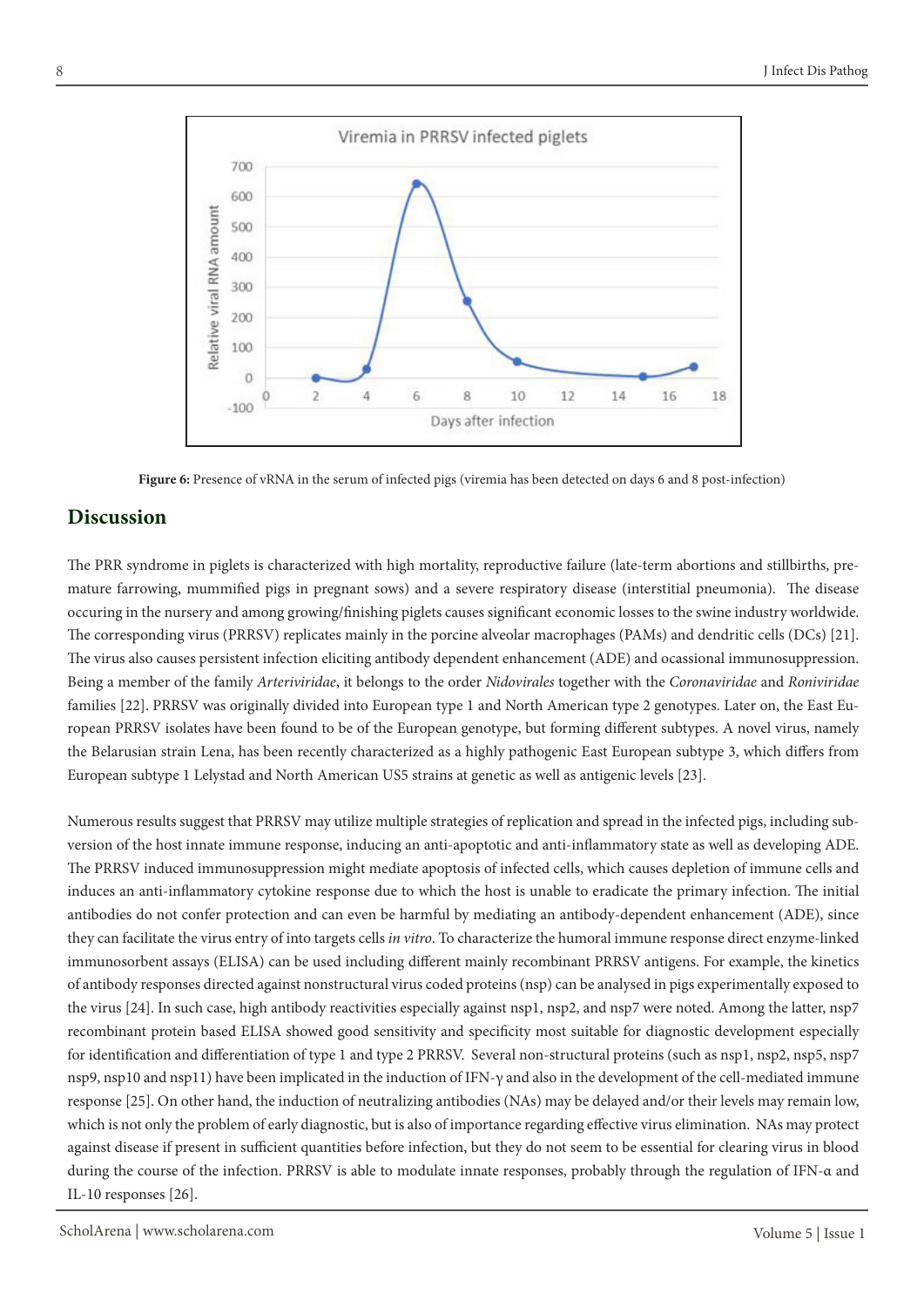As described, PRRSV replicates predominantly in the lung alveolar macrophages, can induce prolonged viremia, and cause persistent infections lasting for months after initial infection. PRRSV strongly modulates the host's immune response and changes its gene expression. Studies showed that PRRSV inhibits type I interferons (IFN-β). Regarding cell-mediated responses, development of PRRSV-specific gamma interferon-secreting cells (IFNgamma-SC) and interleukin 4-secreting cells (IL4-SC) in PBMC was examined by ELISPOT assay. Using this technic, no IFNgamma-SC was detected until day 14 p.i., whereas for IL4-SC, such differences were not seen. Concurrently with the onset of viremia and the development of clinical signs, serum haptoglobin levels and interleukin 10 (IL10) in PRRSV-stimulated PBMC-culture supernatants increased significantly. These results are compatible with the model of pathogenesis in which the immune response does not fully control the outcome of infection [27].

The PRRSV replication and its spread in the body subverts the host innate immune response as well when highjacking its lipid metabolism and inducing an anti-apoptotic and anti-inflammatory state. The latter is indicated by suppressing the expression of serine proteinase inhibitor 2 (SPI 2), IFN-α, and down-regulation of the expression of pro-apoptotic genes such as B-cell lymphoma 2 (BCL-2) antagonist/killer (BAK) and the BCL-2 associated X (BAX). Whereas BAX resides predominantly in the cytosol, BAK is constitutively localized to the outer mitochondrial membrane; both form toxic mitochondrial pores in response to cellular stress. Furthermore, the APR-1, i.e. the Adenomatous polyposis coli (APC) protein which is a *Wnt* signaling component along with a microtubule-associated protein SARP3 (several ankyrin repeat protein 3), may be down-regulated. Both were shown to interact with all isoforms of PP1 (protein phosphatase 1). Infections of N-PRRSV viruses resulted in fever and inflammatory response, as indicated by high expression of proinflammatory cytokines and chemokines, adhesion molecules, inflammatory enzymes and their receptors, such as IL-1β, IL8, SELL, ICAM, CCL2, CXCL9, CXCL10, B2M, proteasomes and cathepsins. This was compounded by cell death and elevated expression of NFKBIA, XAF1, GADD45A, perforin, granzymes, and cytochrome C, coupled with increased ROS-mediated oxidative stress, as indicated by up-regulated expression of cytochrome b245. Taken together, the N-PRRSV infection may have resulted in an excessive immune and/or inflammatory response that contributed to tissue damage [28-29].

## **References**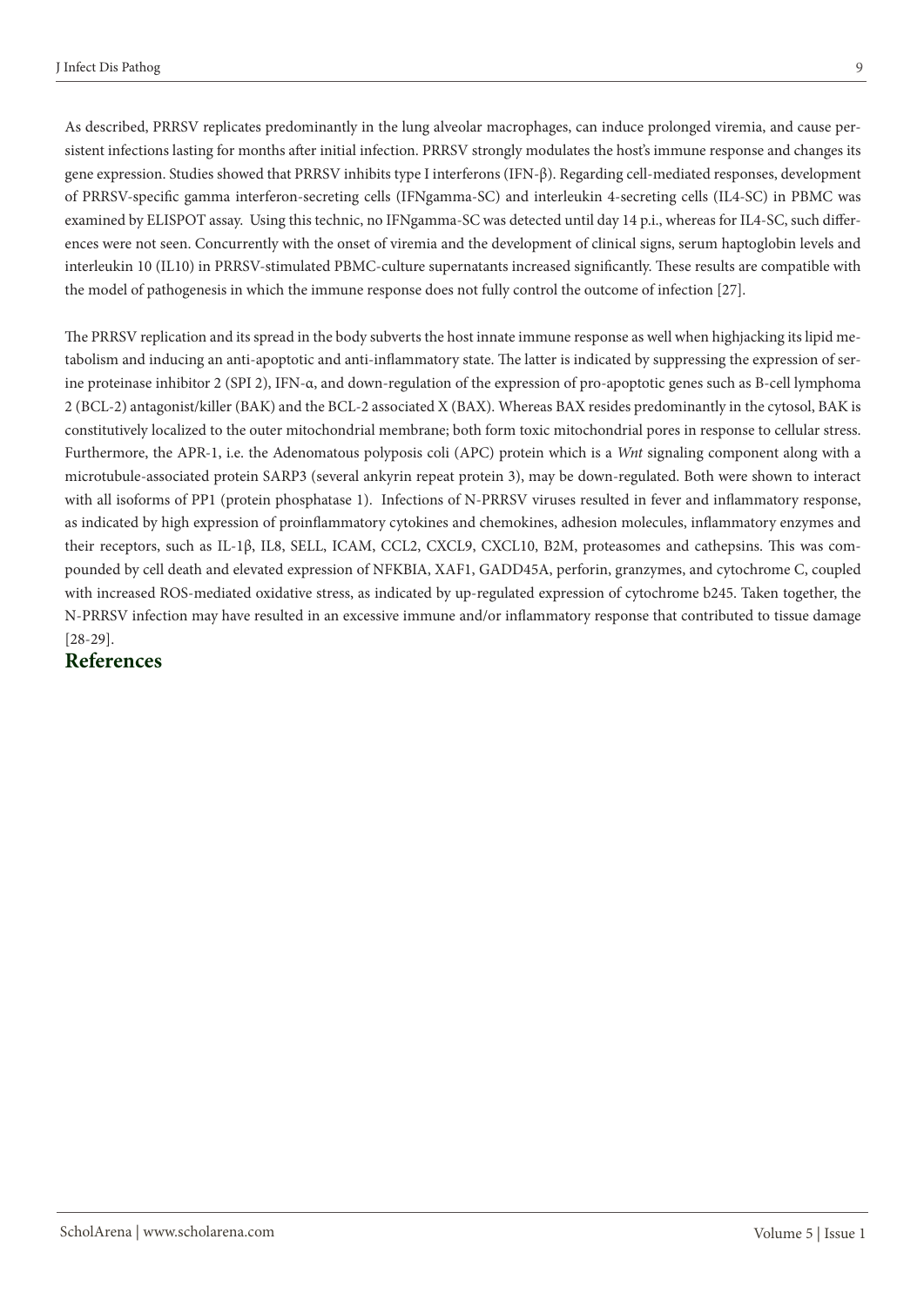1. For the expression "Usual Interstitial Pneumonia" see "The respiratory system", pp. 556-617, in: Rubin E. and J. L. Farber (eds), Pathology 2nd ed,, IP Lippincott Company, Philadelphia 1994.

2. Spilman MSC, Welbon E Nelson, T Dokland (2009) Cryo-electron tomography of porcine reproductive and respiratory syndrome virus: organization of the nucleocapsid. J Gen Virol 90: 527-35.

3. Murphy AF, Gibbs EPJ, Horzinek MC, Studert MJ (1999) Veterinary Virology, 3rd ed. Academic Press, Arteriviridae 509-16.

4. Lalit Beura (2011) Role of porcine reproductive and respiratory syndrome virus nonstructural protein 1, in: Viral replication and pathogenesis, Dissertations & Theses in Veterinary and Biomedical Science, University of Nebraska-Lincoln 190.

5. Conzelmann KKN, Visser P, Van Woensel, HJ Thiel (1993) Molecular characterization of porcine reproductive and respiratory syndrome virus, a member of the arterivirus group. Virology 193: 329-39.

6. Snijder EJ, JJM Meulenberg, Knipe DM, PM Howley (2001) Fields Virology vol. 1, 4th ed. Lippincott Wiliam and Wilkins, Walter Kluwer Comp, Philadelphia, Arteriviruses 1205-20.

7. International Committee on Taxonomy of Viruses (ICTV) 2017.

8. Snijder EJ, JJM Meulenberg (1998) The molecular biology of Arteriviruses. J gen Virol 79: 961-79.

9. Pasternak AO, E van den Born, WJ Spaan, EJ Snijder (2001) Sequence requirements for RNA strand transfer during nidovirus discontinuous subgenomic RNA synthesis. Embo J 20:7220-8.

10. Katz JB, Shafer AL, Eernisse KA, Landgraf JG, Nelson EA (1995) Antigenic differences between European and American isolates of procine reproductive and respiratory syndrome virus (PRRSV) are encoded by the carboxy-terminal portion of viral open reading frame 3. Vet Microbiol 44: 44-76.

11. Lawson SR, KD Rossow, JE Collins, DA Benfield, RR Rowland (1997) Porcine reproductive and respiratory syndrome virus infection of gnotobiotic pigs: sites of virus replication and co-localization with MAC-387 staining at 21 days post-infection. Virus Res. 51: 105-113.

12. Van Gorp H, W Van Breedam, PL Delputte, HJ Nauwynck (2008) Sialoadhesin and CD163 join forces during entry of the porcine reproductive and respiratory syndrome virus. J. Gen. Virol. 89: 2943-53.

13. Rossow KD (1998) Porcine Reproductive Respiratory Syndrome. Review Article. Vet Pathol 35: 1-20.

14. Rossow KD, Benfield DA, Goyal SM, Nerlson EA, Christopher-Hennings J, Collins JE. Chronical immunohistochemical detection of the porcine reproductive and respiratory syndrome virus infection in gnotobiotic pigs. Vet Pathol 33:551-556, 1996.

15. Martínez-Lobo FJ, Díez-Fuertes F, Segalés J, García-Artiga C, Simarro I, et al. (2011) Comparative pathogenicity of type 1 and type 2 isolates of porcine reproductive and respiratory syndrome virus (PRRSV) in a young pig infection model. Vet Microbiol 154: 58-68.

16. Dea S, CA Gagnon, H Mardassi, B Pirzadeh, D Rogan (2000) Current knowledge on the structural proteins of porcine reproductive and respiratory syndrome (PRRS) virus: comparison of the North American and European isolates. Arch Virol 145: 659-88